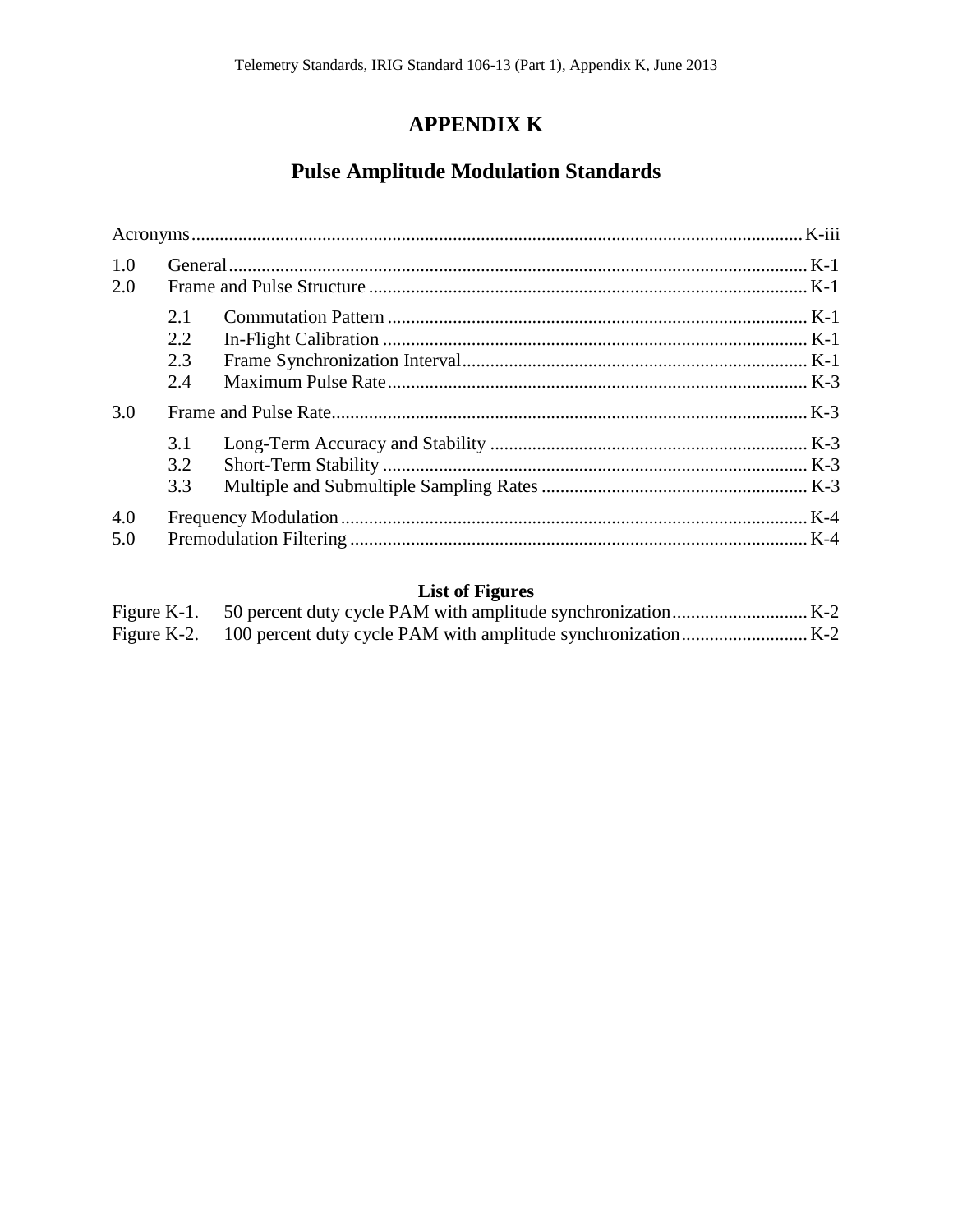This page intentionally left blank.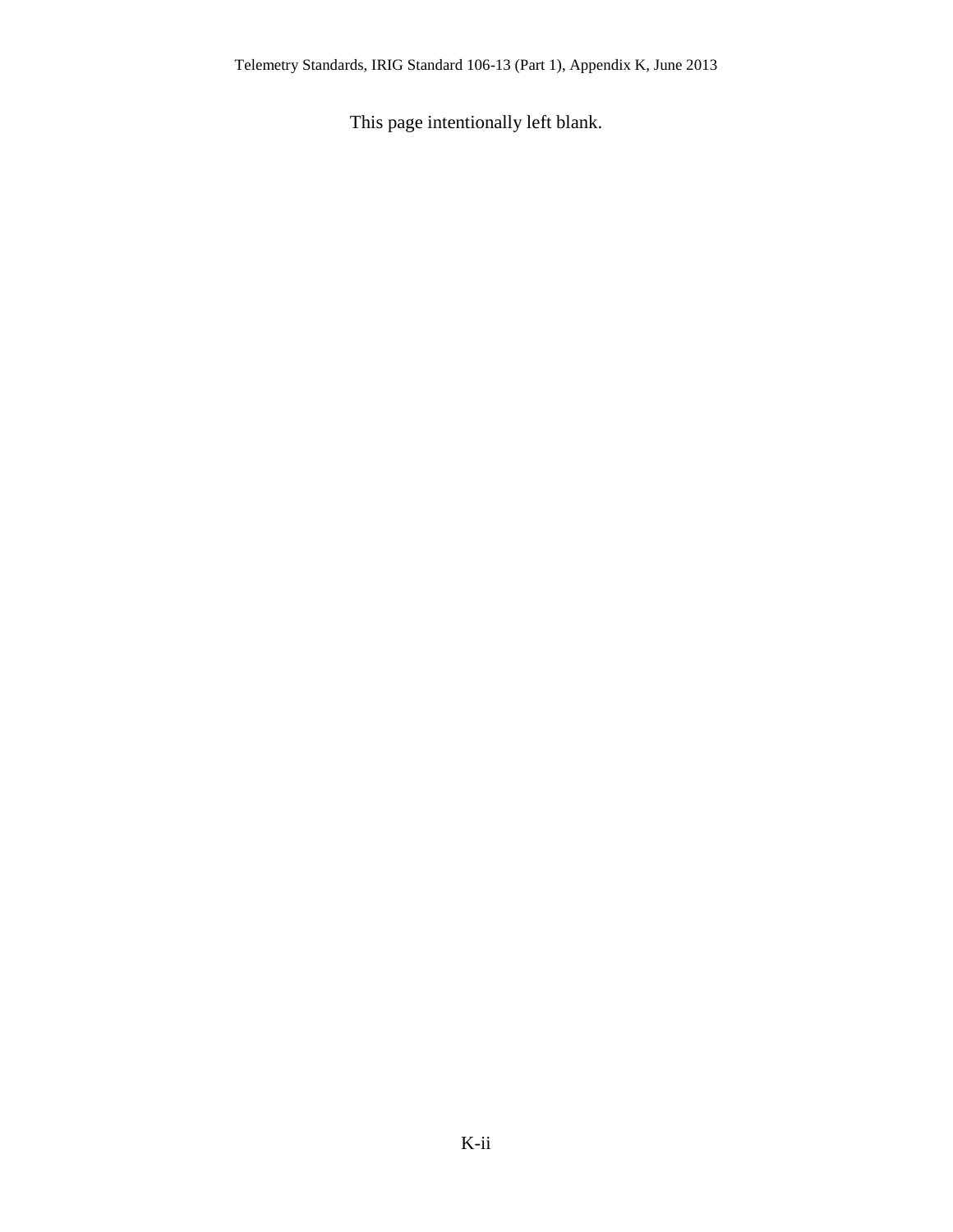# **Acronyms**

<span id="page-2-0"></span>

| dB         | decibel                    |
|------------|----------------------------|
| <b>FM</b>  | frequency modulation       |
| IF         | intermediate frequency     |
| <b>PAM</b> | pulse amplitude modulation |
| <b>NRZ</b> | non-return-to-zero         |
| RZ.        | return-to-zero             |
|            |                            |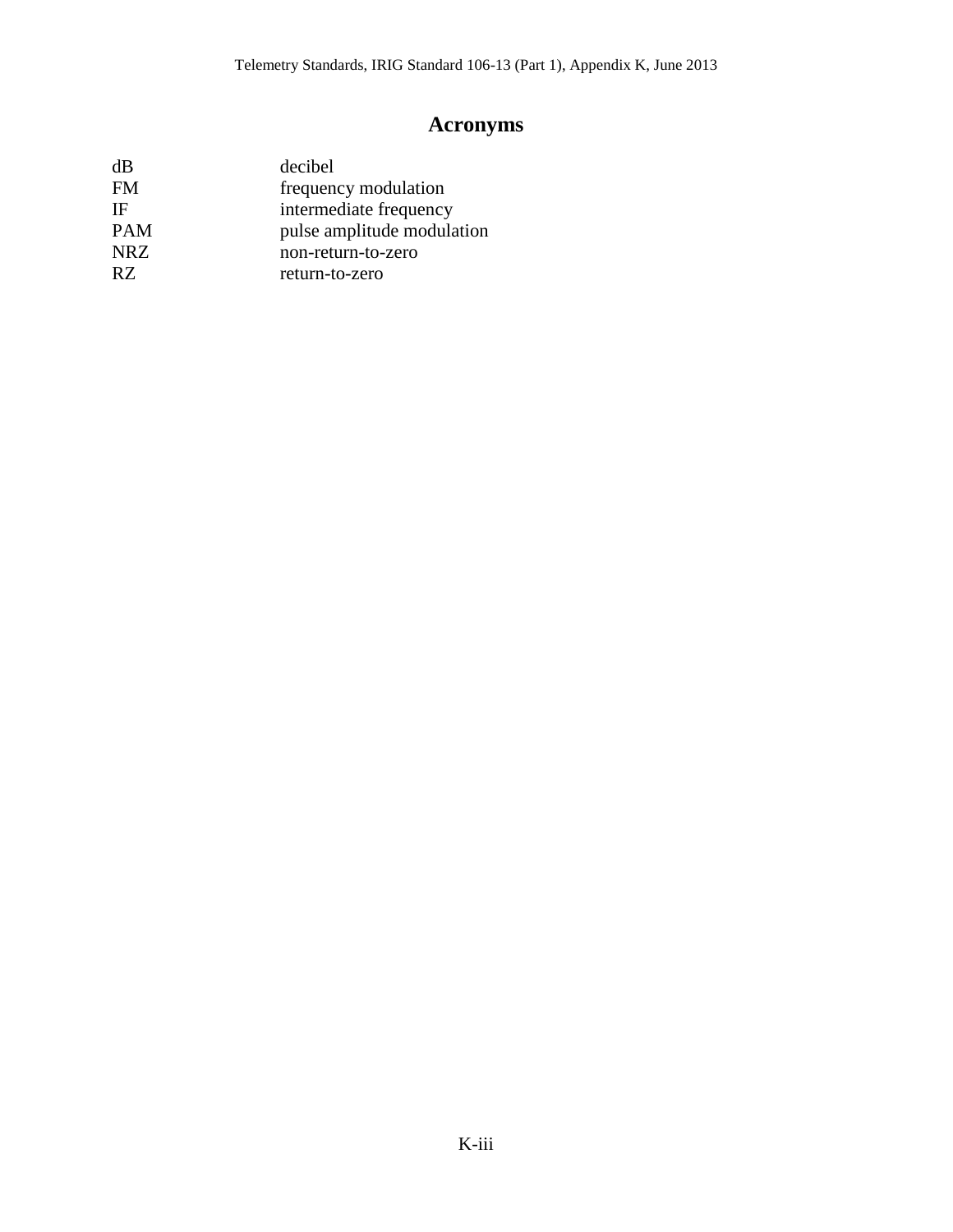This page intentionally left blank.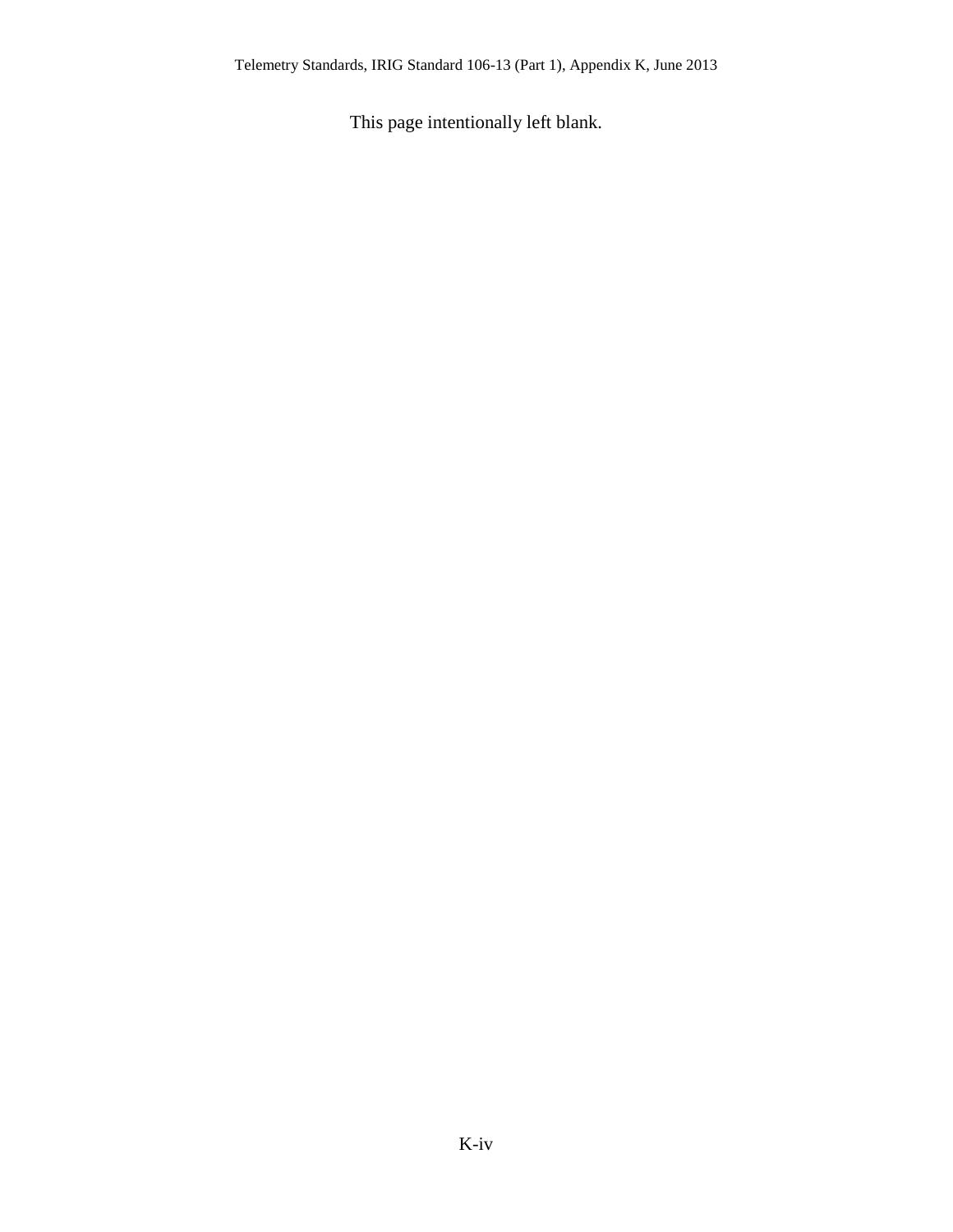# **APPENDIX K**

## **Pulse Amplitude Modulation Standards**

### <span id="page-4-0"></span>**1.0 General**

This standard defines the recommended pulse train structure and design characteristics for the implementation of pulse amplitude modulation (PAM) telemetry systems. The PAM data is transmitted as time division multiplexed analog pulses with the amplitude of the information channel pulse being the analog-variable parameter.

### <span id="page-4-1"></span>**2.0 Frame and Pulse Structure**

Each frame consists of a constant number of time-sequenced channel intervals. The maximum shall be 128-channel time intervals per frame, including the intervals devoted to synchronization and calibration. The pulse and frame structure shall conform to either [Figure K-](#page-5-0)[1](#page-5-0) or [Figure K-2.](#page-5-1)

### <span id="page-4-2"></span>2.1 Commutation Pattern

The information channels are allocated equal and constant time intervals within the PAM frame. Each interval ("T" in [Figure K-1](#page-5-0) and [Figure K-2\)](#page-5-1) contains a sample pulse beginning at the start of the interval and having amplitude determined by the amplitude of the measurand of the corresponding information channel according to a fixed relationship (usually linear) between the minimum level (zero amplitude) and the maximum level (full-scale amplitude). For a 50 percent duty cycle (return-to-zero [RZ]-PAM), the zero level shall be 20 to 25 percent of the full amplitude level as shown in [Figure K-1.](#page-5-0) The pulse width shall be the same in all time intervals except for the intervals devoted to synchronization. The duration shall be either  $0.5T \pm 0.05$ , as shown in [Figure K-1,](#page-5-0) or T  $\pm 0.05$ , as shown in [Figure K-2.](#page-5-1)

## <span id="page-4-3"></span>2.2 In-Flight Calibration

It is recommended that in-flight calibration be used and channels 1 and 2, immediately following the frame synchronization interval, be used for zero and full-scale calibration. For RZ-PAM, channel 3 may be used for an optional half-scale calibration, and for non-return-to-zero (NRZ)-PAM, the channel interval preceding channel 1 may be used for half-scale calibration if set to 50 percent.

### <span id="page-4-4"></span>2.3 Frame Synchronization Interval

Each frame is identified by the presence within it of a synchronization interval.

## 2.3.1 Fifty Percent Duty Cycle (RZ-PAM)

The synchronization pattern interval shall have a duration equal to two information channel intervals (2T) and shall be full-scale amplitude for 1.5T followed by the reference level or zero baseline for  $0.5T$  (see [Figure K-1\)](#page-5-0).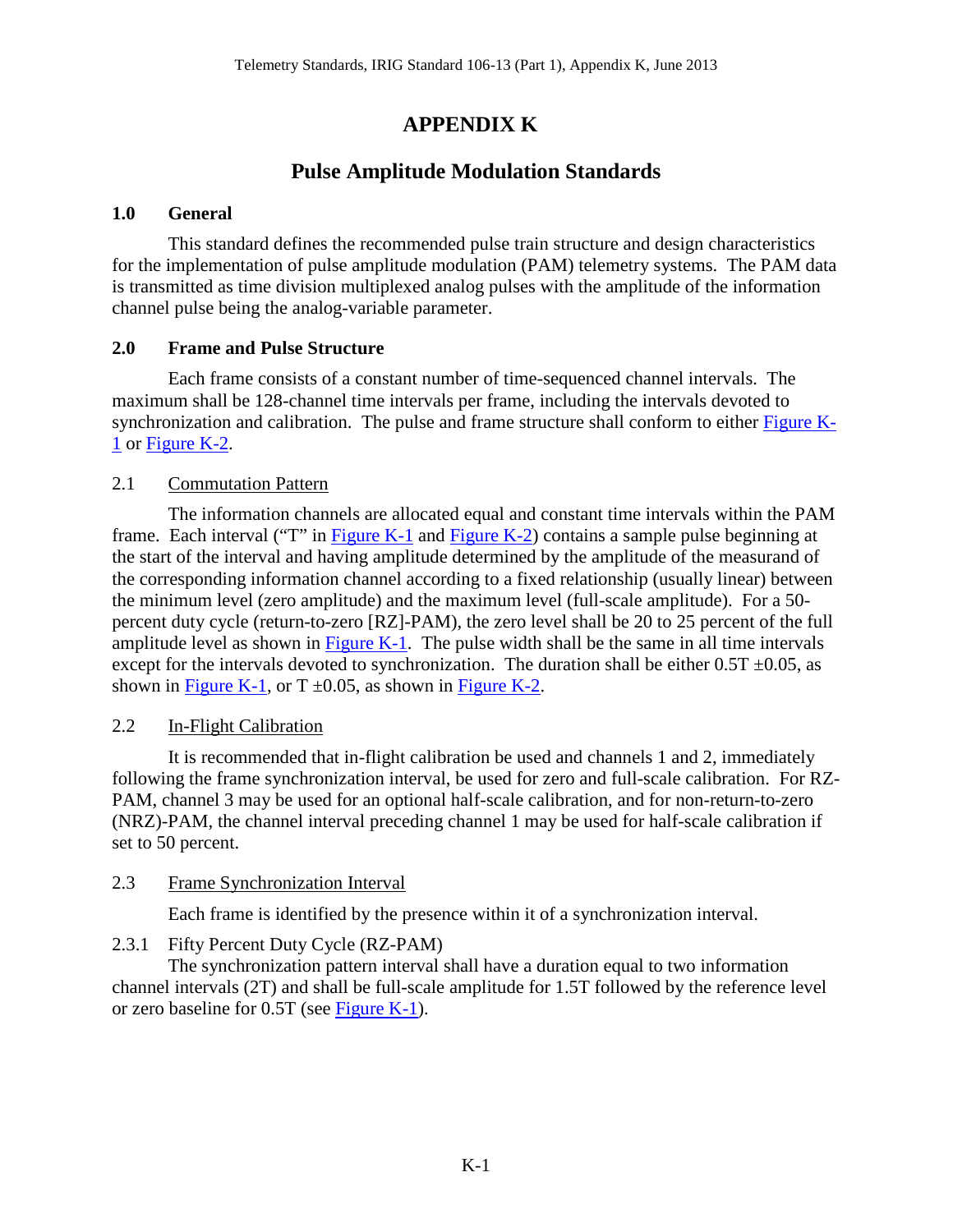<span id="page-5-0"></span>

Figure K-2. 100 percent duty cycle PAM with amplitude synchronization

### <span id="page-5-1"></span>2.3.2 One Hundred Percent Duty Cycle (NRZ-PAM)

The synchronization pattern is in the order given: zero level for a period of T, full-scale amplitude for a period of 3T, and a level not exceeding 50-percent full-scale amplitude for a period T (see  $Figure K-2$ ).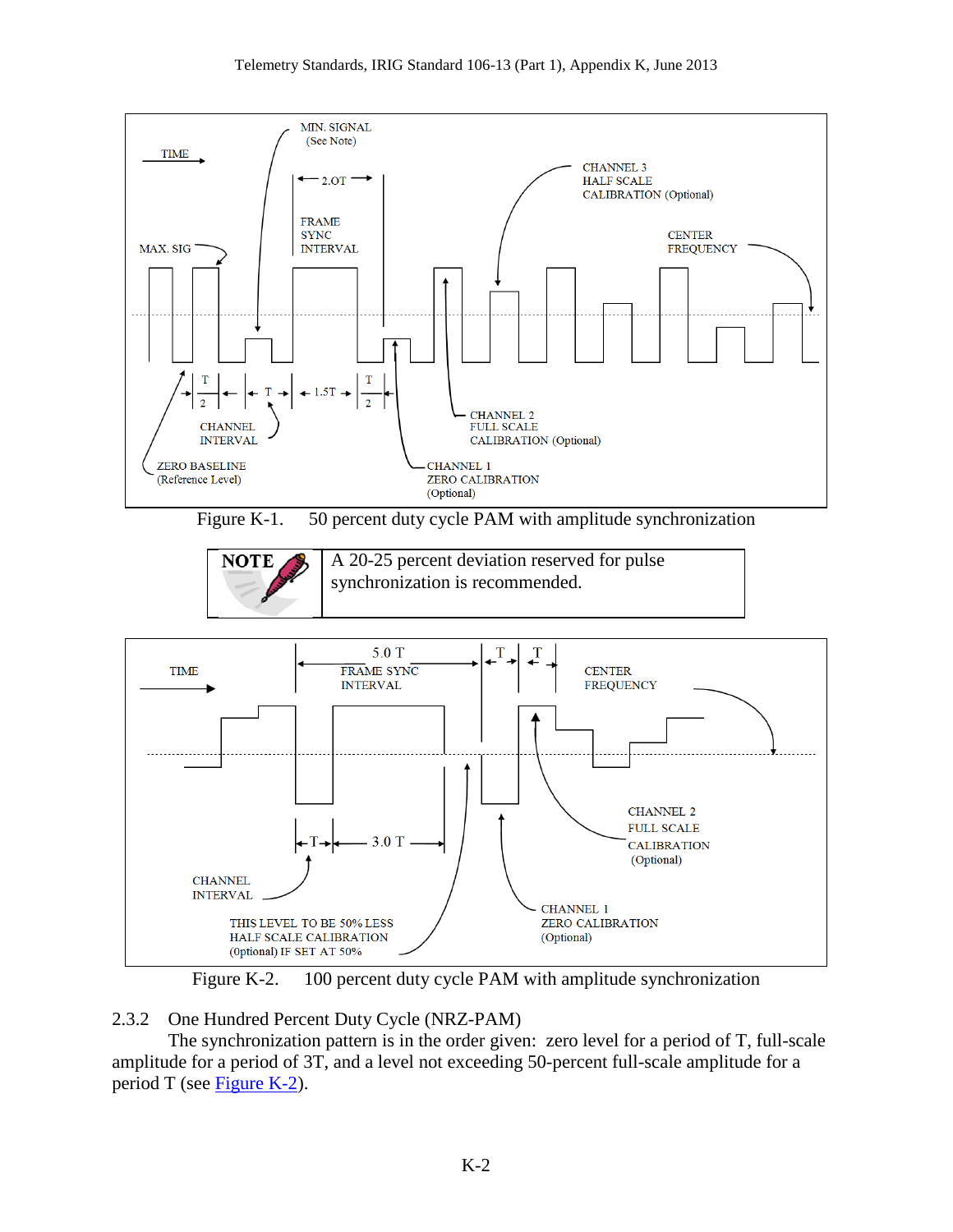#### <span id="page-6-0"></span>2.4 Maximum Pulse Rate

The maximum pulse rate should not be greater than that permitted by the following subparagraphs.

#### <span id="page-6-5"></span>2.4.1 PAM/FM/FM

The reciprocal of the shortest interval between transitions in the PAM pulse train shall not be greater than one-fifth of the total (peak-to-peak) deviation specified in [Chapter 3](http://www.wsmr.army.mil/RCCsite/Documents/106-13_Telemetry_Standards/chapter3.pdf) (Table 3- 1, Table 3-2, and Table 3-3) for the FM subcarrier selected.

### <span id="page-6-6"></span>2.4.2 PAM/FM

The reciprocal of the shortest interval between transitions in the PAM pulse train shall be limited by whichever is the narrower of the following:

- a. One-half of the 3-dB frequency of the premodulation filter when employed.
- b. One-fifth of the intermediate frequency (IF) bandwidth (3 dB points) selected from the IF bandwidths listed in [Chapter 2,](http://www.wsmr.army.mil/RCCsite/Documents/106-13_Telemetry_Standards/chapter2.pdf) Table 2-7.

#### <span id="page-6-1"></span>**3.0 Frame and Pulse Rate**

The frame and pulse parameters listed below may be used in any combination:

- a minimum rate of 0.125 frames per second, and
- a maximum pulse rate as specified in subparagraphs [2.4.1](#page-6-5) and [2.4.2](#page-6-6) above.

#### <span id="page-6-2"></span>3.1 Long-Term Accuracy and Stability

During a measured period of desired data, the time between the occurrences of corresponding points in any two successive frame synchronization intervals should not differ from the reciprocal of the specified nominal frame rate by more than 5 percent of the nominal period.

#### <span id="page-6-3"></span>3.2 Short-Term Stability

During a measured period (P), containing 1000-channel intervals, the time between the start of any two successive channel intervals (synchronization intervals excepted) should not differ from the average channel interval established by the formula

$$
T_{avg} = \frac{P}{1000}
$$

by more than 1 percent of the average interval.

### <span id="page-6-4"></span>3.3 Multiple and Submultiple Sampling Rates

Data multiplexing at sampling rates which are multiples and submultiples of the frame rate is permissible.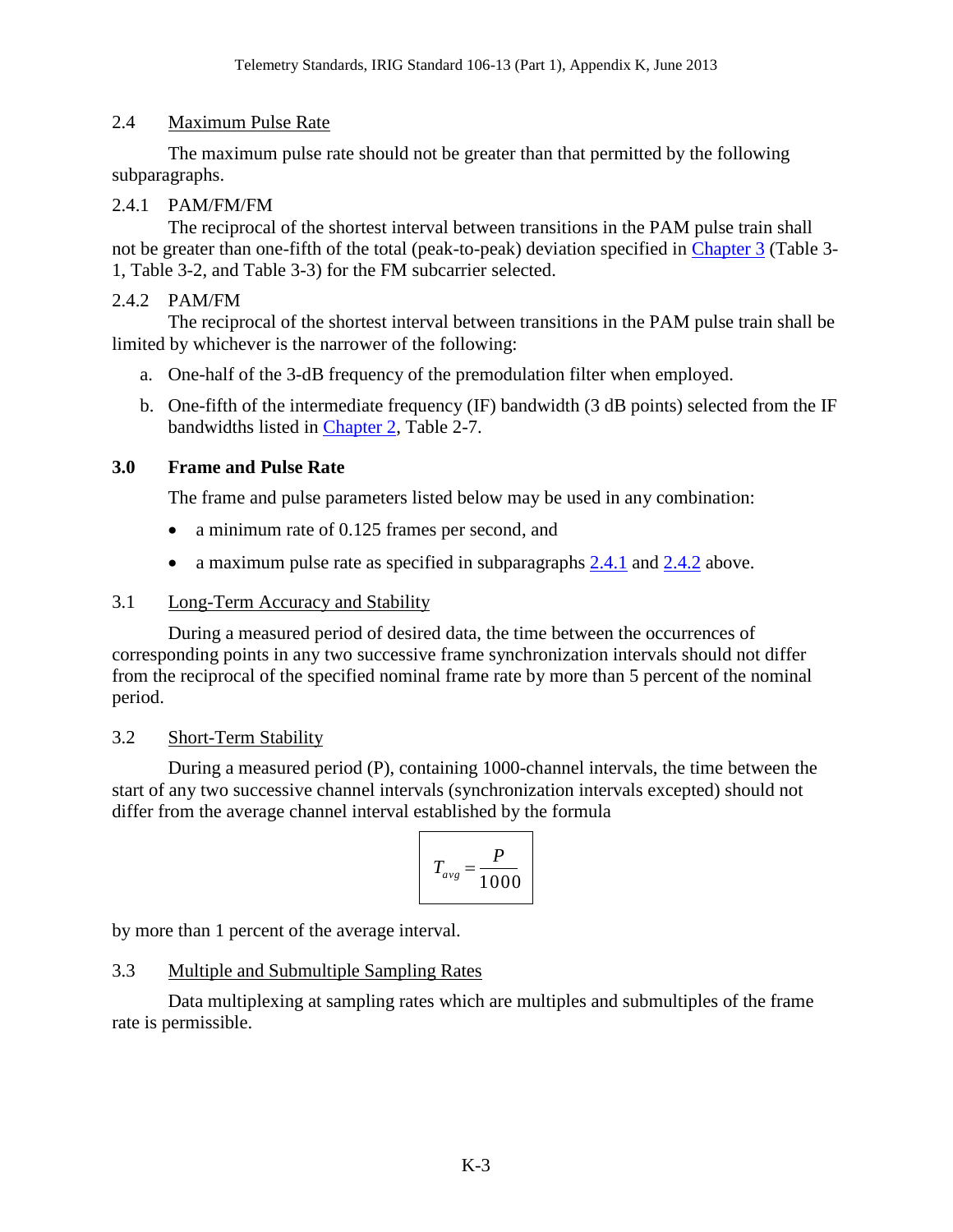#### 3.3.1 Submultiple Frame Synchronization

The beginning of the longest submultiple frame interval is identified by the transmission of a synchronization pattern. All other submultiple frames have a fixed and known relationship to the identified submultiple frames.

### *3.3.1.1 Fifty Percent Duty Cycle (RZ)*

The synchronization pattern has a full-scale amplitude pulse in two successive occurrences of channel intervals allocated to data channels of the identified submultiple frame. The first such pulse has a duration equal to the channel interval; the second pulse immediately follows the first pulse and has a duration nominally one-half the channel interval. There is no return to zero between the two pulses.

### *3.3.1.2 One Hundred Percent Duty Cycle (NRZ)*

The synchronization pattern has information in five successive occurrences of a channel interval allocated to data channels of the identified submultiple frame. The amplitude of the data channels assigned for synchronization is shown in the following items.

- a. First occurrence zero amplitude.
- b. Second, third, and fourth occurrences full-scale amplitude.
- c. Fifth occurrence not more than 50 percent of full-scale amplitude.

### 3.3.2 Maximum Submultiple Frame Length

The interval of any submultiple frame, including the time devoted to synchronizing information, shall not exceed 128 times the interval of the frame in which it occupies a recurring position.

#### <span id="page-7-0"></span>**4.0 Frequency Modulation**

The frequency deviation of an FM carrier or subcarrier, which represents the maximum and minimum amplitude of a PAM waveform, should be equal and opposite with respect to the assigned carrier or subcarrier frequency. The deviation should be the same for all occurrences of the same level.

### <span id="page-7-1"></span>**5.0 Premodulation Filtering**

A maximally linear phase response, premodulation filter, is recommended to restrict the radiated spectrum (see [Appendix A\)](http://www.wsmr.army.mil/RCCsite/Documents/106-13_Telemetry_Standards/appendixA.pdf)